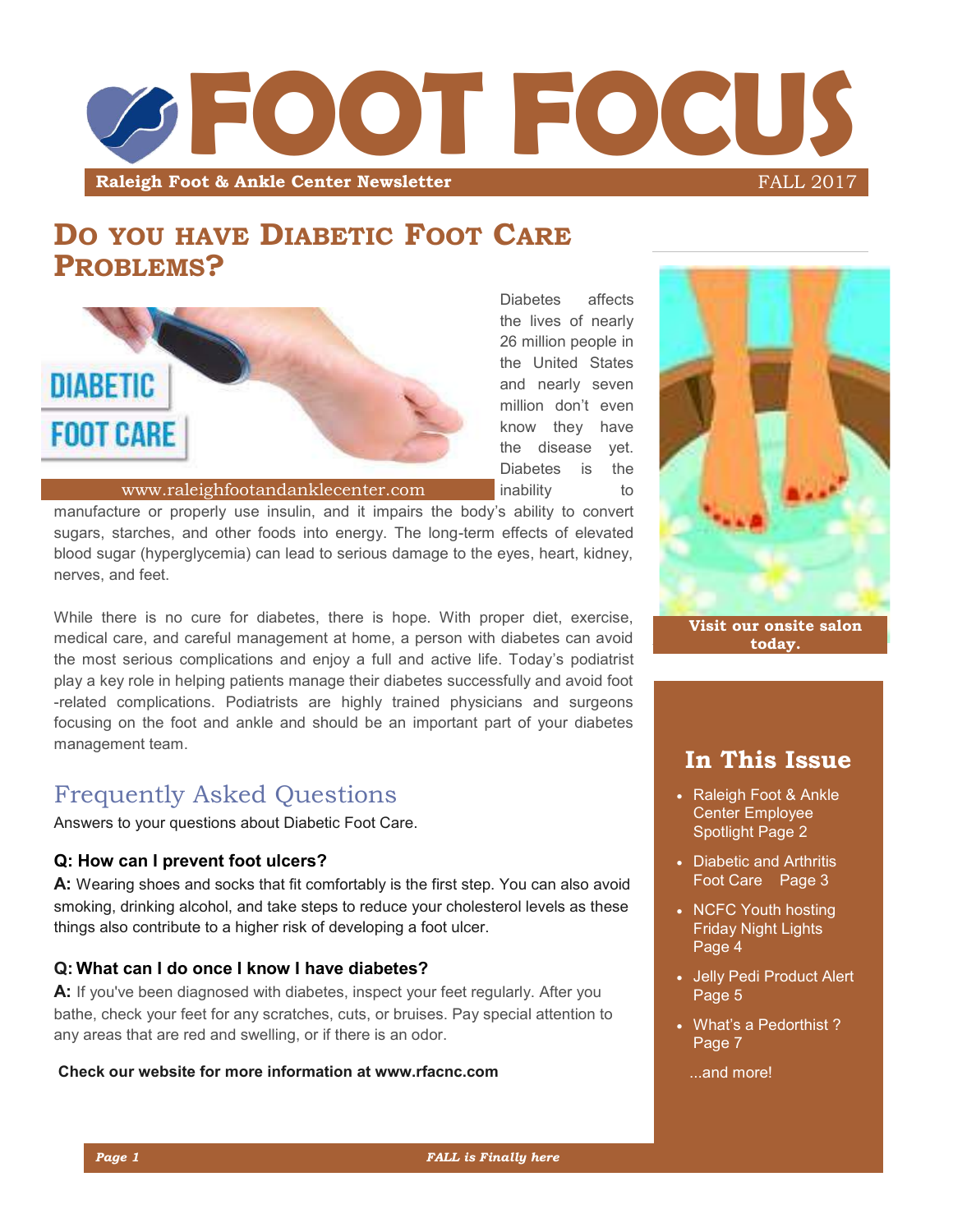# **Employee Spotlight**



**Debbie Gosser —employed since September 19th, 2001**

Debbie Gossert is the front office Check-In Coordinator here at Raleigh Foot & Ankle Center. She has been with RFAC for 16 years.

Debbie is a member of the Millbrook Methodist Church where she is on the Worship Committee, Brothers and Sisters in Christ Committee and a member of the United Methodist Women's Circle

of Grace. Debbie is also part of the Heart of Carolina Emmaus Community going on her Emmaus Walk in South Florida in 1998.

Debbie just celebrated her 40th Wedding Anniversary with her high school Sweetheart. Debbie enjoys time with her family, especially going to Swansboro to be with her grandsons. Debbie also enjoys going to the beach and collecting seashells and making sandcastles with her grandsons.



Raleigh Foot & Ankle Center participated in this year's 3rd annual Health Fair event for the faculty and staff of Ravenscroft School. The 125-acre campus is nestled in the heart of North Raleigh. An independent co-educational college preparatory school, Ravenscroft teaches grades pre-Kindergarten through grade 12. The School is accredited by the Southern Association of Colleges and Schools (SACS) and the Southern Association of Independent Schools (SAIS). Celebrating its  $150<sup>th</sup>$  anniversary this year, Ravenscroft has a strong tradition of participation in challenging *academic* courses, fine arts, athletics, and community service.

# **BIOFREEZE**

- Temporary relief from minor aches and pains of sore muscles and joints.
- Great for arthritis, strains, sprains, and plantar fasciitis.
- Helps diminish nerve pain from neuropathy.
- Roll-on for easy application. Paraben and NSAID free.

#### **Directions for BIOFREEZE:**

**Adults and children 2 years of age and older:** Rub a thin film over affected areas not more than 4 times daily; massage not necessary. Apply by rolling in only one direction. Do not use a circular motion.

**Children under 2 years of age:** Consult a physician.



#### **BIOFREEZE**

### Have you heard about our online store?

Order your over the counter foot and ankle care products from the comfort of your own home!

**RALEIGHFOOTSTORE.COM**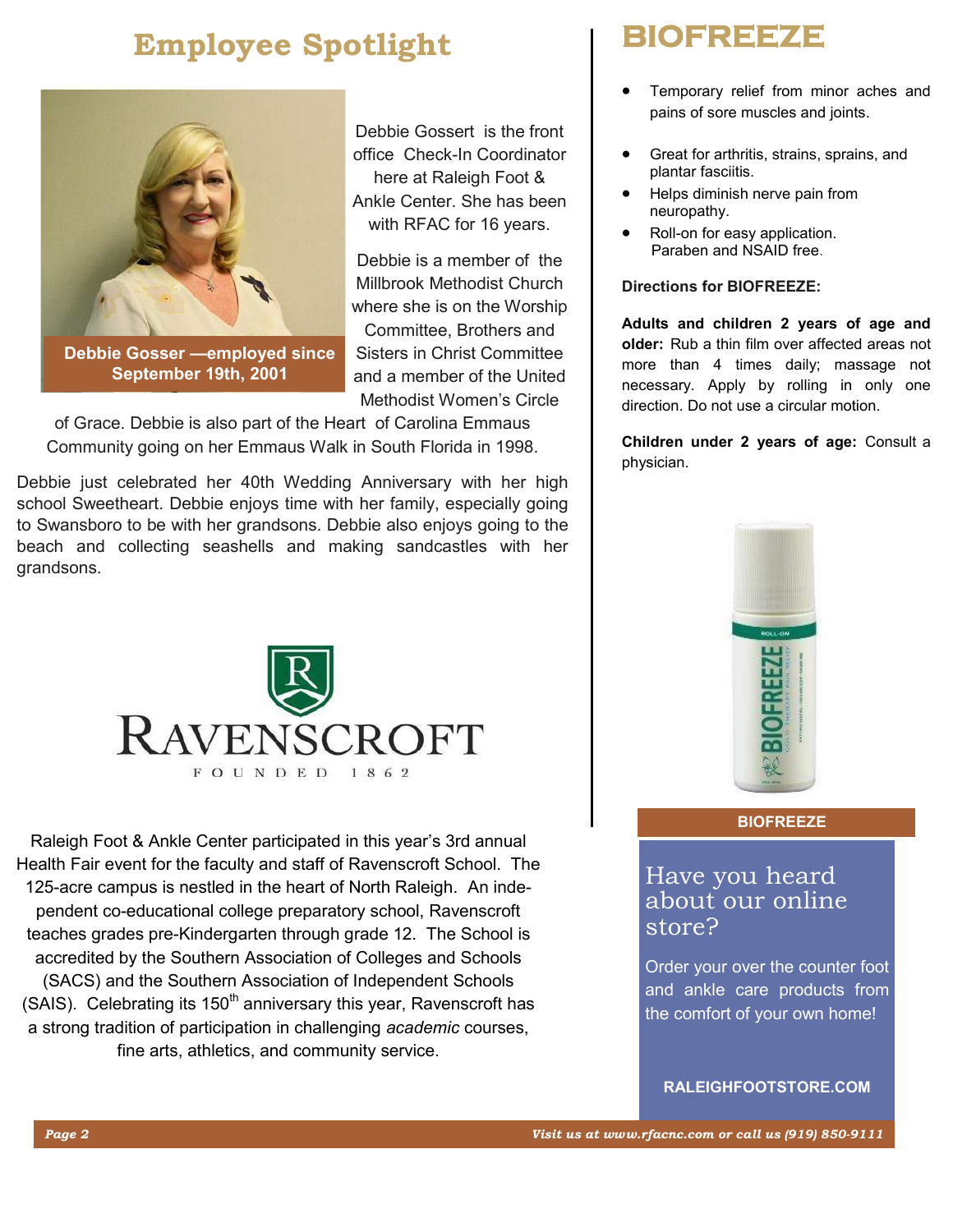### **Share the Care!**

**\*Referring yourself or an already established** 

**Discount cannot** be used on its value of  $\bullet$ **greater than \$100.**



**Once your friend** arrives for a new patient appointment...

You both receive 20% off an over-the-counter product!



#### **Share the Care**

At Raleigh Foot & Ankle Center, we are committed to our patients. This means providing quality care and ensuring you have an excellent experience while in our office.

When you tell your friends and family about Raleigh Foot & Ankle Center, you could both be rewarded. Just make sure they list "Share the Care" as how they heard about us at check-in for their new patient appointment, and we'll take care of the rest!

*\*Referring yourself or an already established patient does not qualify you for the discount. Discount cannot be used on items valuing greater than \$100.*



#### **Diabetic and Arthritis Foot Care**

Osteoarthritis, the most common kind of arthritis, occurs over time and by overuse. The cartilage between the bones at your pivotal joints wears away. As a result, your bones grind against each other, causing pain and swelling. Very often osteoarthritis also causes degeneration of the cartilage at the base of your big toe. Bony spurs then develop at the joint there, followed by pain and decreased motion of the joint.

When arthritis pain affects your feet, it can make walking nearly impossible. Although arthritic feet are a chronic condition that won't go away, these strategies can provide some relief.

#### **What are the problems associated with diabetes?**

We all know that high blood sugar can damage your heart and blood vessels, your kidneys, and your eyes. But did you know diabetes can also damage your nerves, especially the nerves in your feet? Peripheral neuropathy, or nerve damage, can be especially serious in your feet. Your feet might feel numb, or they might feel like they're burning or tingling.

Diabetes also makes any wounds on your body heal slower. A cut on your foot might take a very long time to scab over and heal. Sometimes this leads to infected wounds which you might not even feel. If left untreated these wounds can become serious and infected and may require hospitalization. In extreme cases amputation may be necessary.

#### **What can I do once I know I have diabetes?**

If you've been diagnosed with diabetes, inspect your feet regularly. After you bathe, check your feet for any scratches, cuts, or bruises. Pay special attention to any areas that are red and swelling, or if there is an odor. You should also look out for drainage in your socks. These are all signs that you may have a diabetic ulcer that needs to be examined by a foot doctor immediately.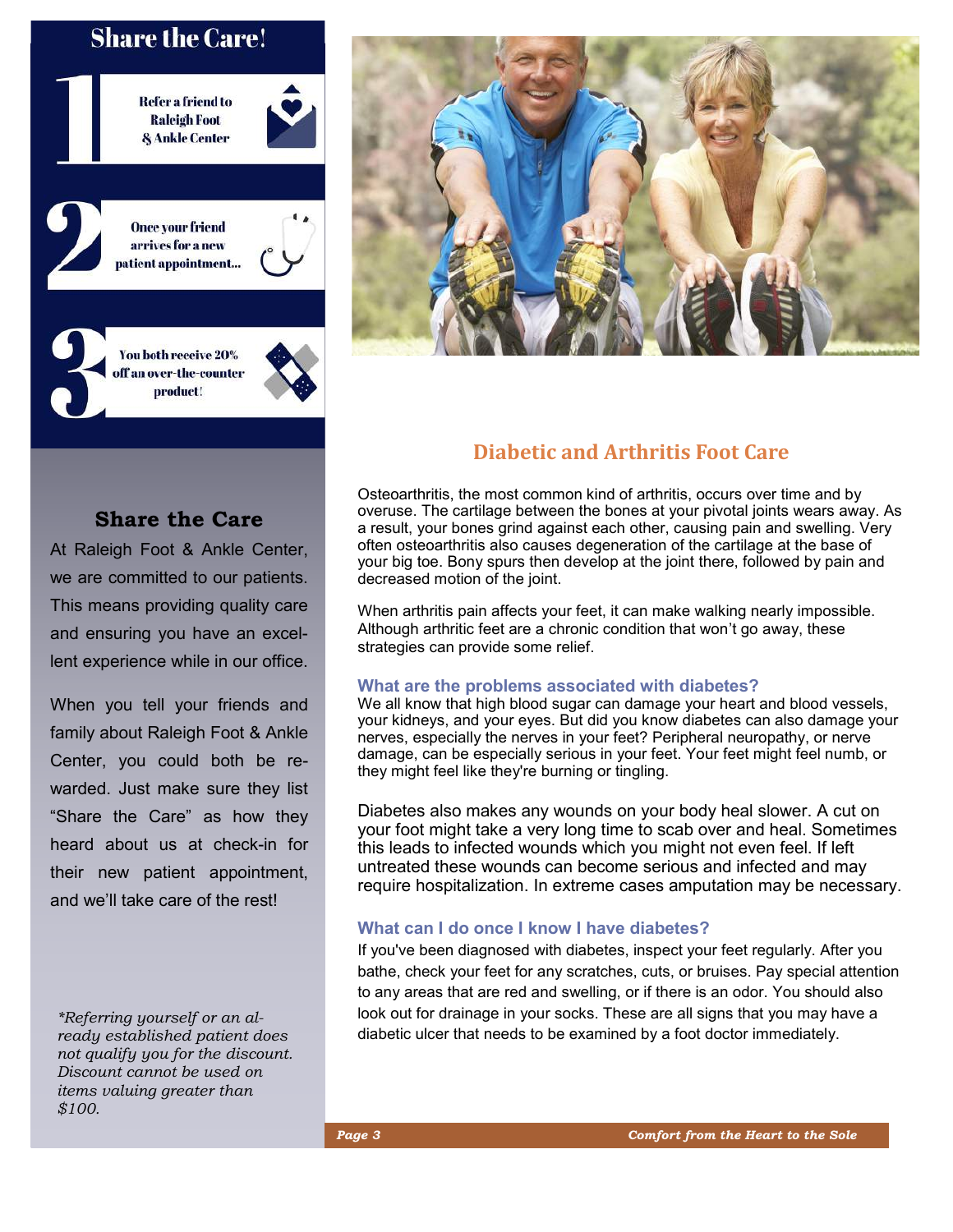# **NCFC Youth hosting Friday Night Lights on Friday, August 18th 2017. Check out Dr. Woelffer in his "Big Foot" attire.**







#### **RFAC EMPLOYEE RECIPE:**

#### **Rae's Nacho Dip**



#### **Ingredients**

- 1- can refried beans
- 8 oz. cream cheesesoftened
- 8 oz. sour cream
- Taco seasoned shredded cheese

#### **Directions**

- Use hand mixer to combine beans, cream cheese, and sour cream together. Pour into baking dish and cover with shredded cheese.
- Bake covered at 350 degrees for 30 mins
- Serve with Tortilla chips.

#### **YUM!!!!!**

Page 4 Big Foot with Dr. Woelffer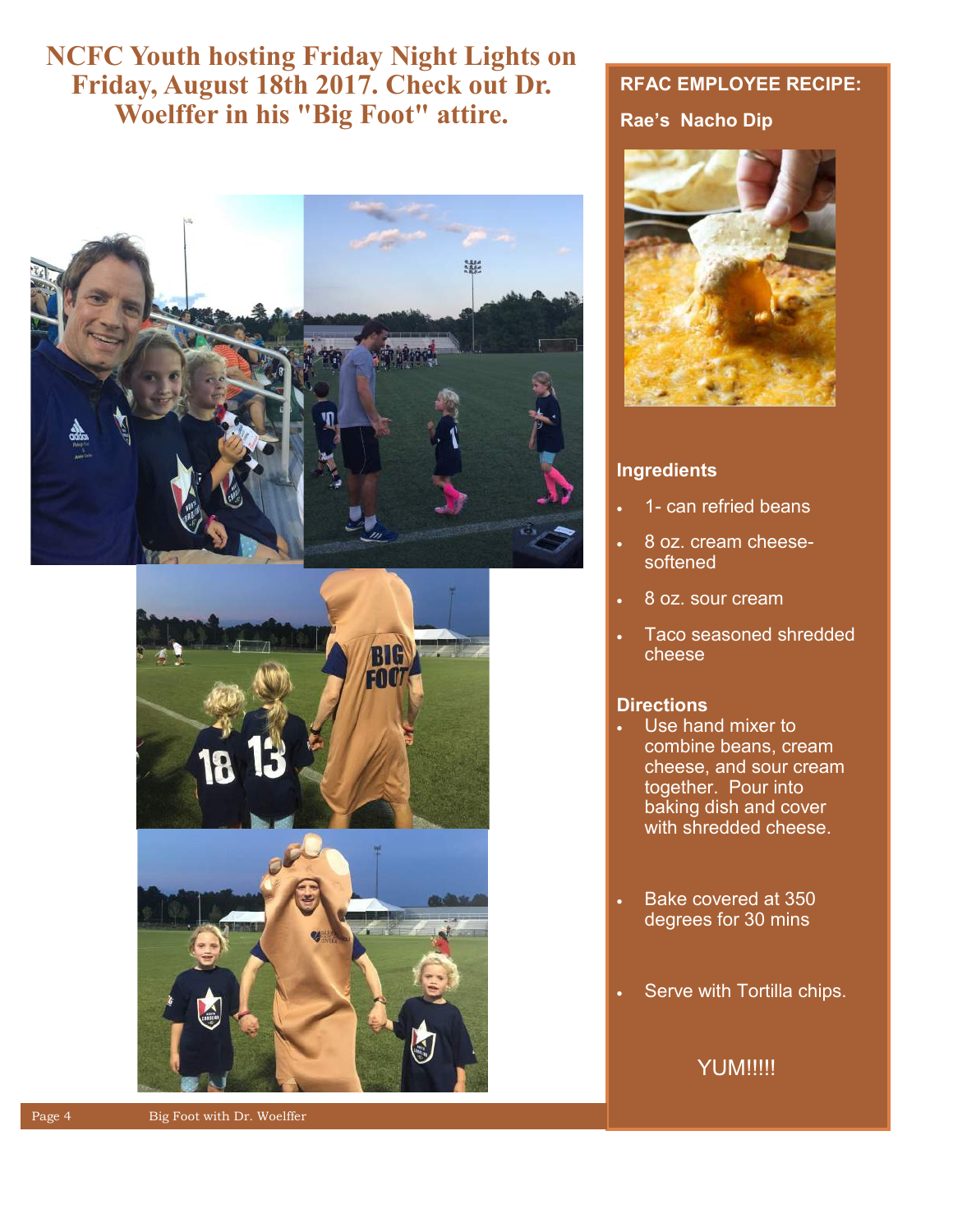# **ADD-ON INTRODUCING** pedicure **Jelly Pedicure**

# **ABOUT THE JELLY PEDI**



Experience the latest trends of comfort in the spa pedicure with jelly pedicure!!!

Jelly Pedi's are dense jelly mixtures that massage stressed muscles and act as a gentle exfoliate. Jelly retains water naturally and combined with the fragrant oils in the Jelly Pedi, moisturizes and softens dry cracked skin. Aloe Vera extract in Jelly Pedi act like a moisturizer, gentle enough for sensitive skin. Jelly Pedi is composed of natural plant extracts and plant oils!!!

# This service will be an additional \$10.00 up charge to your pedicure.





# **TOP TIP**

This product stimulates senses that have never been touched before.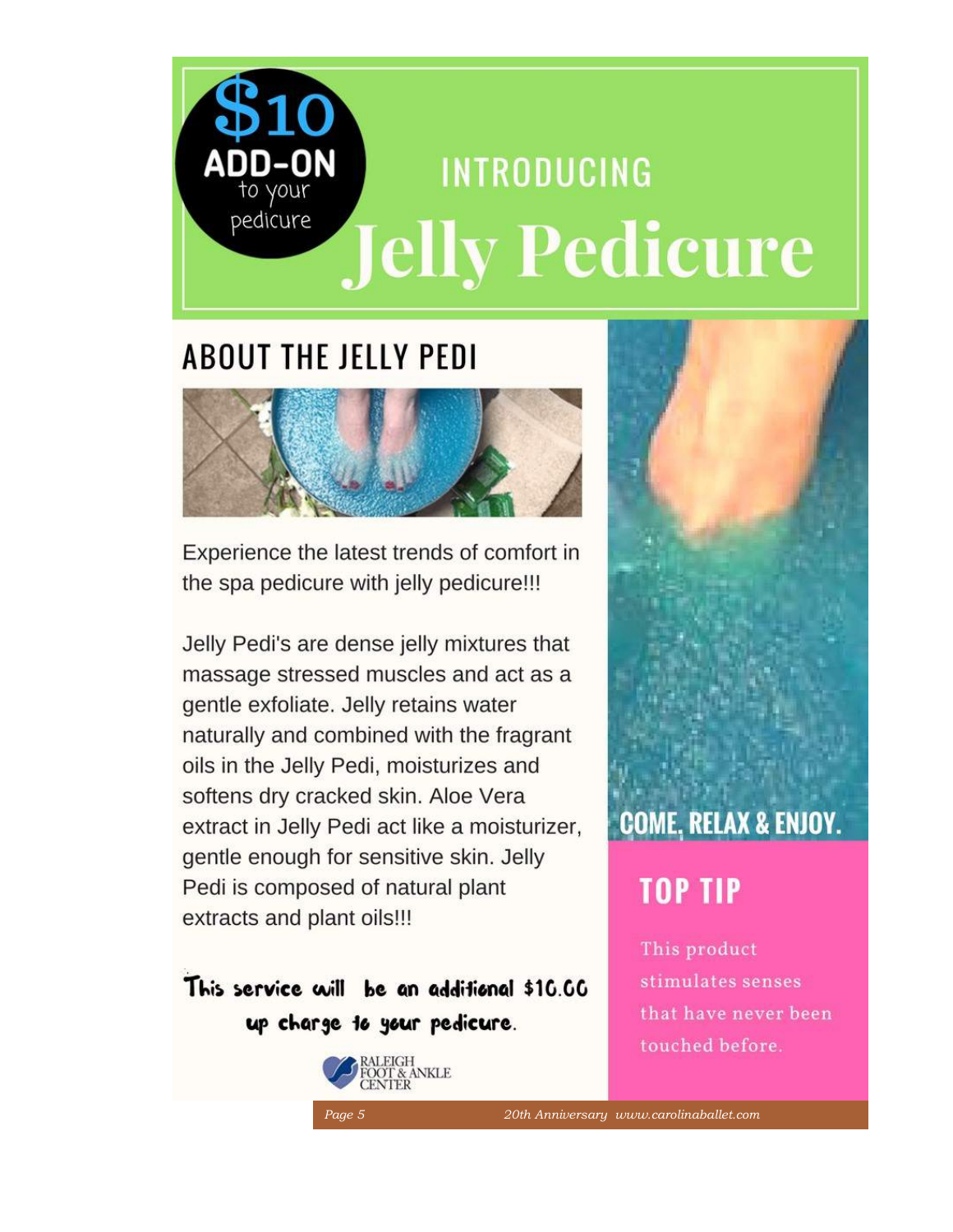# **OUR VIONIC SHOE COLLECTION**

Raleigh Foot & Ankle Center Vionic shoe collection is now available for purchase! You can come into our E. Millbrook location to buy these or call 919-850-9111 to hold a pair for 24 hours.



Adler Supple Suede \$99.95



Indulge Gemma Slipper \$59.95



Spark Minna Ballet Flat \$



Coast Valerie in Sand Stripe \$ 99.95

**\****Prices include tax*

### **Raleigh Diabetes Support Group**

#### **Announcement**



Dr. Boehm was invited to speak again at the Raleigh Diabetes Support Group January 20th, 2018. Dr. Boehm is very passionate about educating people on the importance of taking care of your feet, especially to diabetic patients. This will be an event you do not want to miss. Please make sure to mark your calendars.

**We appreciate your feedback on any of the following:**

**Google, Facebook, or Yelp and click "Write a review".**



**Lwitter y** 

**We appreciate your feedback, thank you!**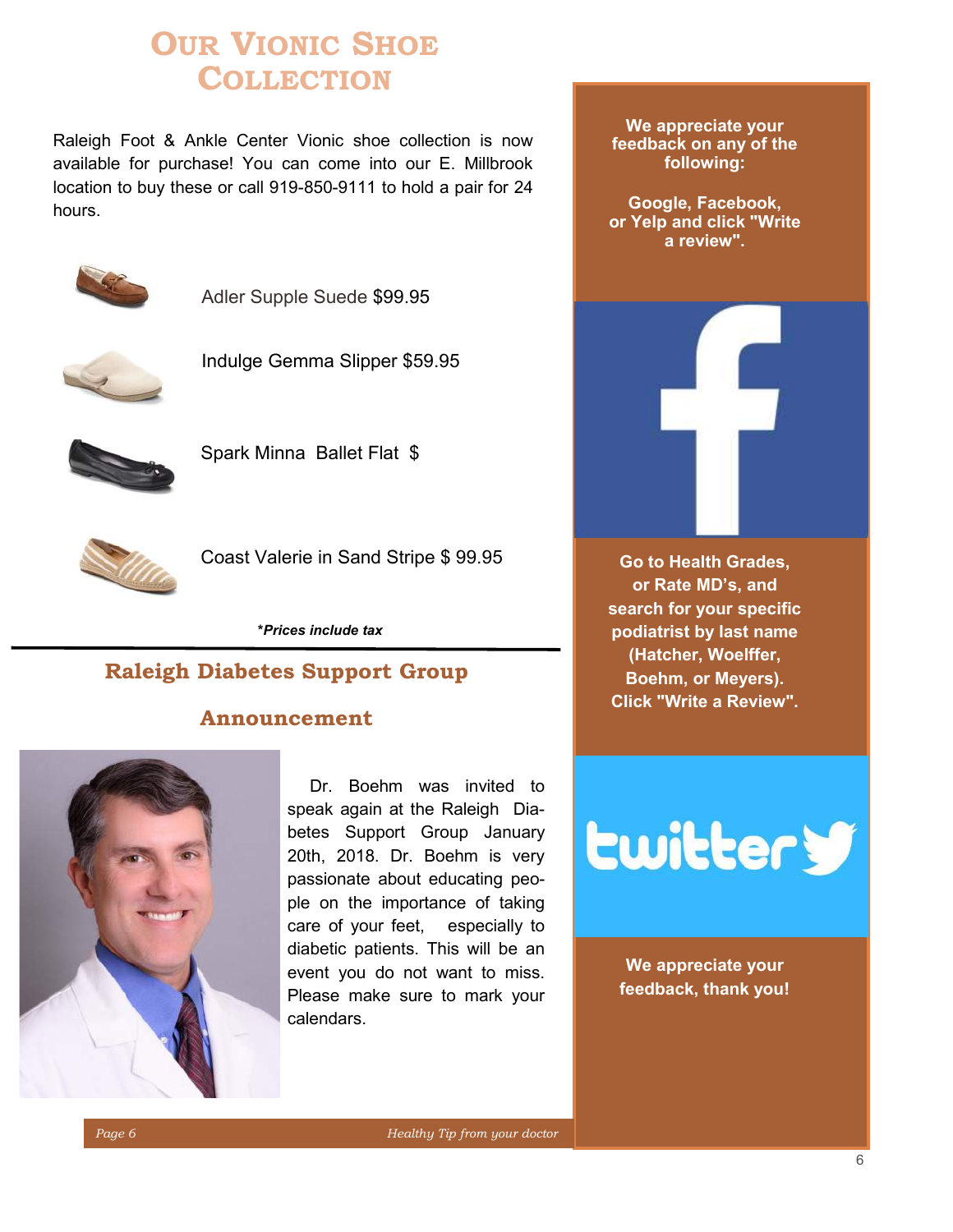# **SAY HELLO To Our Pedorthist!**

# Meet your **PEDORTHIST!**

In our ongoing effort to innovate and deliver the most comprehensive patient care available, we've added the services of a Certified Pedorthist to our practice.

## Betha Ertzberger, C.Ped

Your Pedorthist, Betha Ertzberger, is a highly trained clinician with many years' experience. Her expertise is complementary to, and fits seamlessly with, the podiatric care you're already receiving.

# What's a Pedorthist?

A Pedorthist is a healthcare professional trained in the science and practice of evaluating for, and then custom-fabricating, medical devices that prevent or improve painful or disabling foot and ankle conditions. The Pedorthist works under the direction of the Doctor to provide therapeutic devices and footwear that assist in:

- Accommodating foot deformities
- Correcting misalignment of the foot and ankle
- Reducing damaging motion that can cause pain and deformities
- Improving balance
- Mitigating fall risk



Your dedicated foot & ankle healthcare team looks forward to keeping you safe, independent and steps ahead for many years to come!